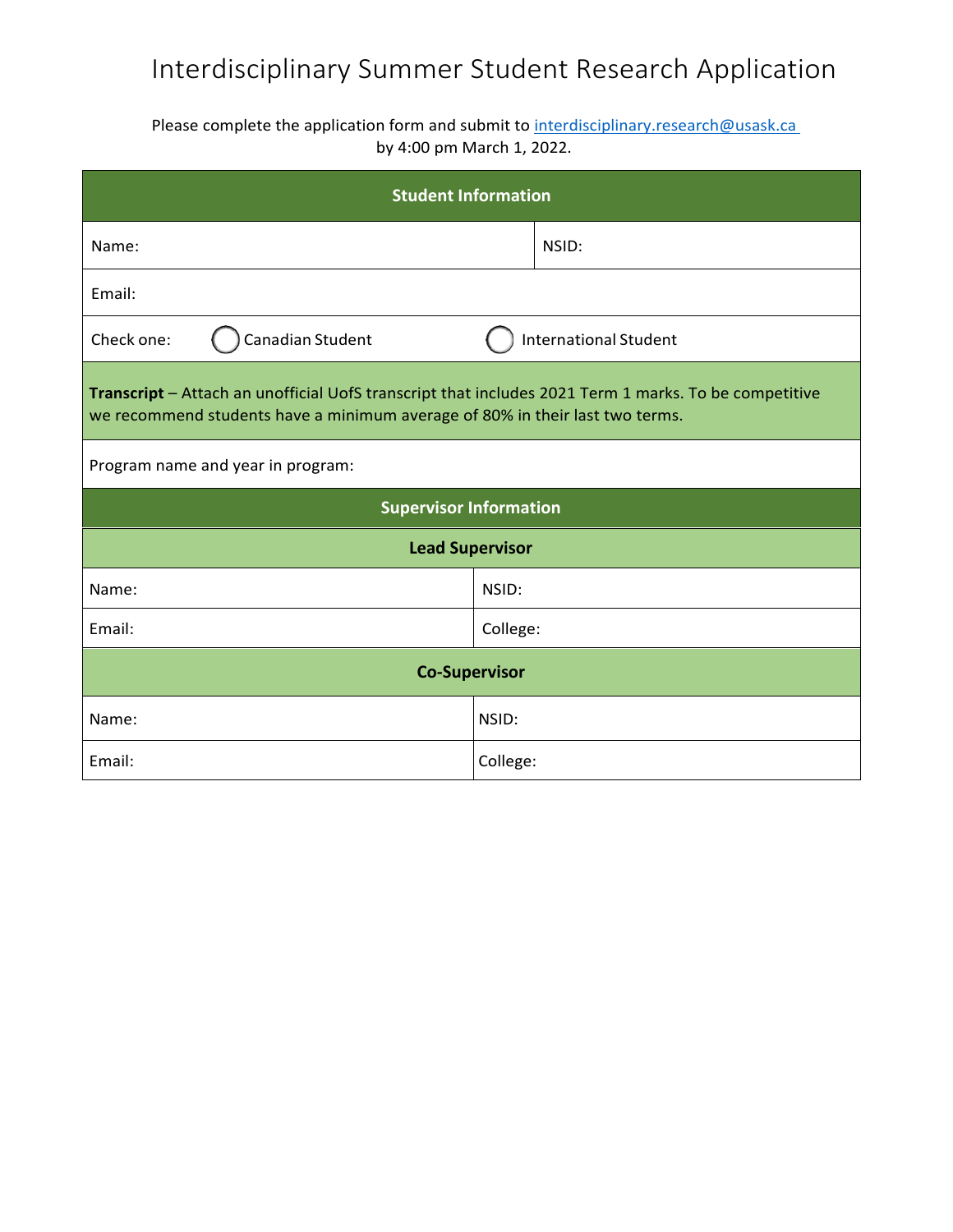| <b>Research Project Description</b>                                                                                                                                                                 |  |  |
|-----------------------------------------------------------------------------------------------------------------------------------------------------------------------------------------------------|--|--|
| COMPLETED BY A CO-SUPERVISOR. Include project title, goals and objectives, a brief description of the<br>methodology, and expected outcomes. 250 words max.                                         |  |  |
|                                                                                                                                                                                                     |  |  |
|                                                                                                                                                                                                     |  |  |
|                                                                                                                                                                                                     |  |  |
|                                                                                                                                                                                                     |  |  |
|                                                                                                                                                                                                     |  |  |
|                                                                                                                                                                                                     |  |  |
|                                                                                                                                                                                                     |  |  |
|                                                                                                                                                                                                     |  |  |
|                                                                                                                                                                                                     |  |  |
|                                                                                                                                                                                                     |  |  |
| <b>Student Project Description</b>                                                                                                                                                                  |  |  |
| COMPLETED BY A CO-SUPERVISOR. Describe the student's roles and responsibilities, learning objectives,<br>and tangible outcomes (presentation, authorship, networking opportunities). 250 words max. |  |  |
|                                                                                                                                                                                                     |  |  |
|                                                                                                                                                                                                     |  |  |
|                                                                                                                                                                                                     |  |  |
|                                                                                                                                                                                                     |  |  |
|                                                                                                                                                                                                     |  |  |
|                                                                                                                                                                                                     |  |  |
|                                                                                                                                                                                                     |  |  |
|                                                                                                                                                                                                     |  |  |
|                                                                                                                                                                                                     |  |  |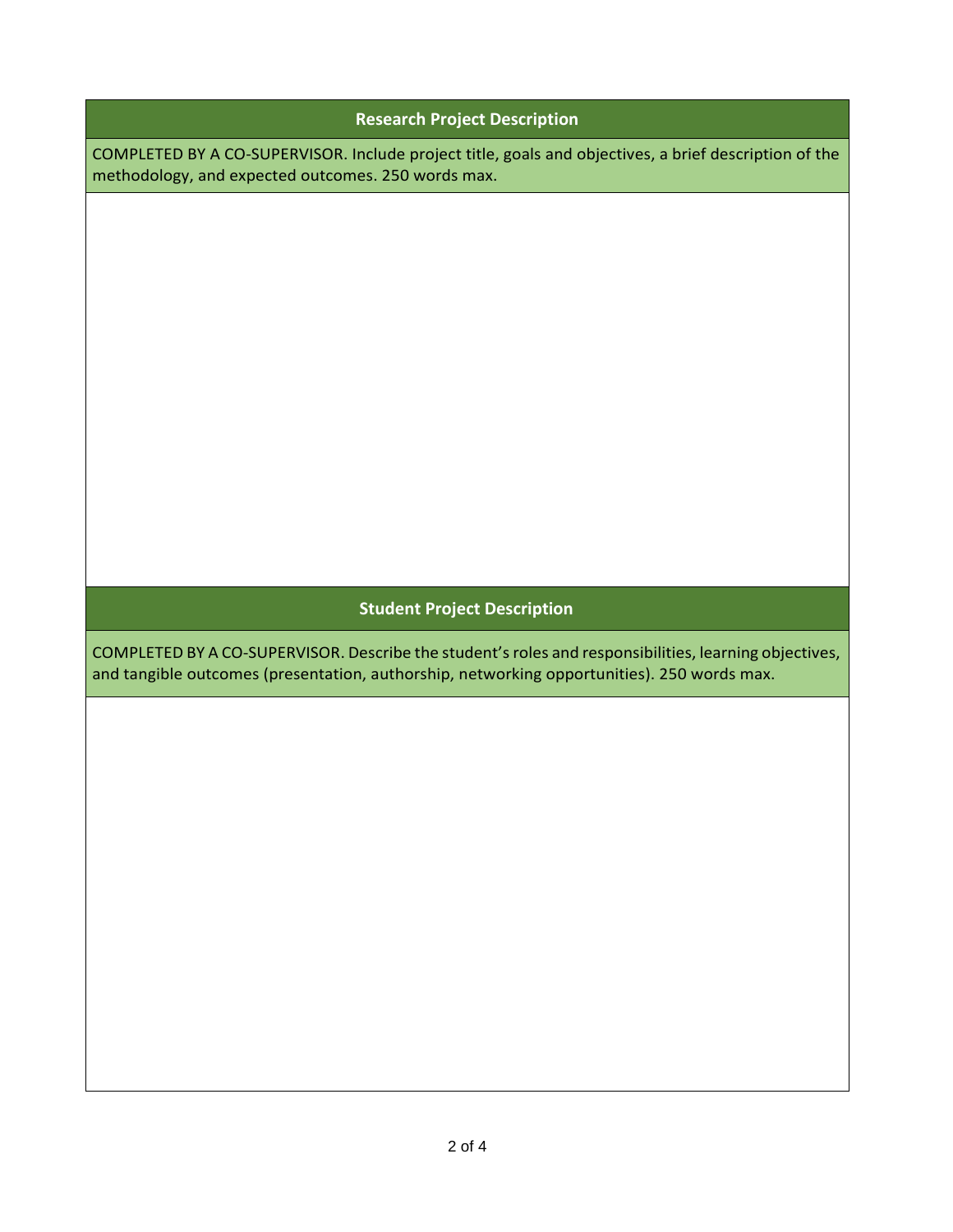| <b>Student Statement of Interest</b>                                                                                                                                                         |  |  |
|----------------------------------------------------------------------------------------------------------------------------------------------------------------------------------------------|--|--|
| COMPLETED BY THE STUDENT. Briefly describe why you want to be involved in this research project<br>and how your experience and skillset can help you complete this project. 250 words max.   |  |  |
|                                                                                                                                                                                              |  |  |
|                                                                                                                                                                                              |  |  |
|                                                                                                                                                                                              |  |  |
|                                                                                                                                                                                              |  |  |
|                                                                                                                                                                                              |  |  |
|                                                                                                                                                                                              |  |  |
|                                                                                                                                                                                              |  |  |
|                                                                                                                                                                                              |  |  |
|                                                                                                                                                                                              |  |  |
| <b>Co-Supervisory Environment</b>                                                                                                                                                            |  |  |
| COMPLETED BY A CO-SUPERVISOR. Please describe the co-supervisory, interdisciplinary environment<br>(i.e. benefits, supervisors-student interactions, other student supports). 250 words max. |  |  |
|                                                                                                                                                                                              |  |  |
|                                                                                                                                                                                              |  |  |
|                                                                                                                                                                                              |  |  |
|                                                                                                                                                                                              |  |  |
|                                                                                                                                                                                              |  |  |
|                                                                                                                                                                                              |  |  |
|                                                                                                                                                                                              |  |  |
|                                                                                                                                                                                              |  |  |
|                                                                                                                                                                                              |  |  |
|                                                                                                                                                                                              |  |  |